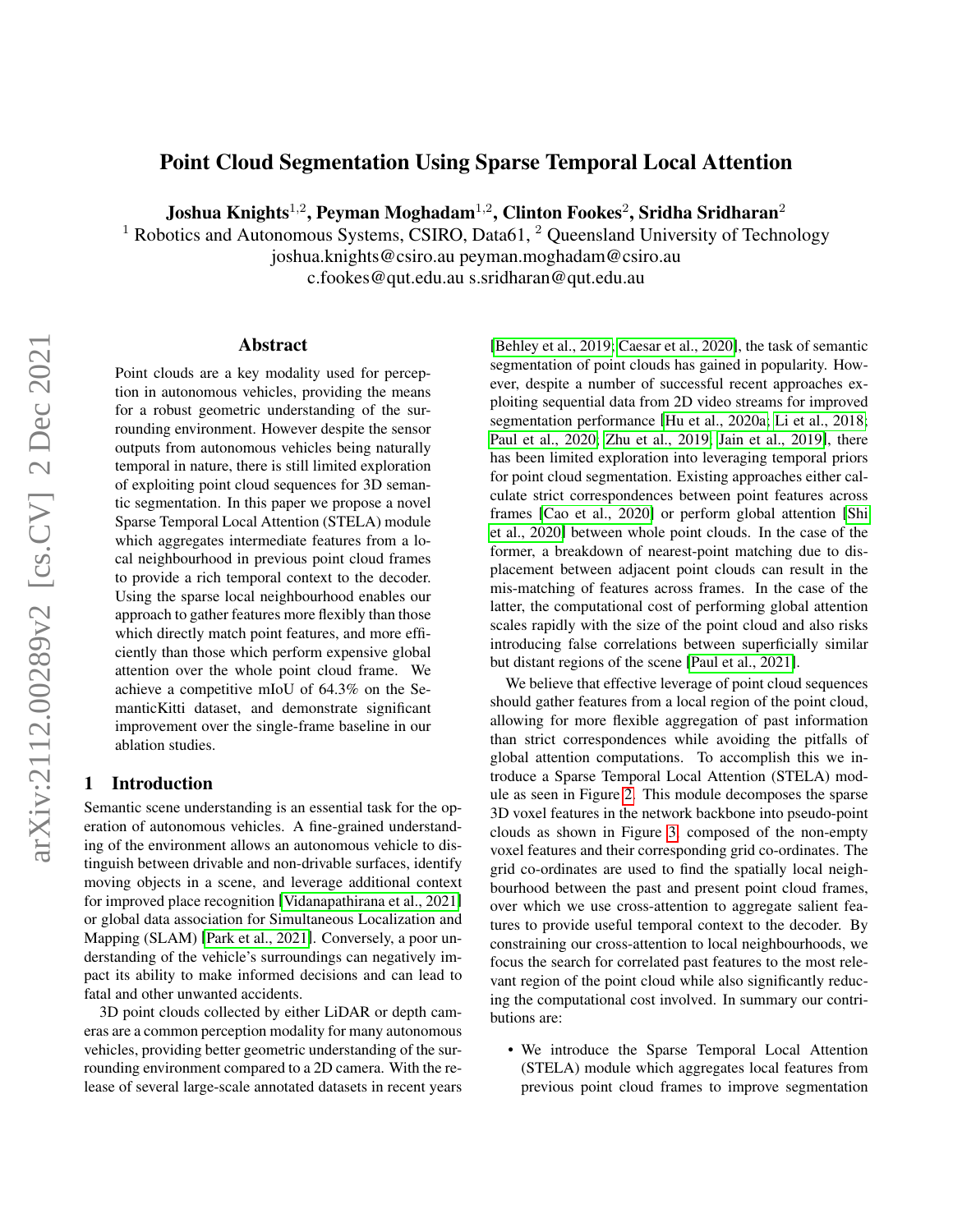performance.

- We investigate the impact of the local neighbourhood size and sequence length on downstream performance when aggregating features from previous point cloud frames.
- We achieve competitive results on the SemanticKitti dataset, and demonstrate a significant boost in performance over the single-frame baseline.

# 2 Related Works

### 2.1 Semantic Segmentation in Static Point Clouds

Previous work in semantic segmentation for static point clouds can broadly be classified into three categories: Voxelisation, 2D projection and direct point-based methods. Voxelisation based approaches [\[Riegler et al., 2017;](#page-7-6) [Tchapmi](#page-7-7) [et al., 2017;](#page-7-7) [Wang and Lu, 2019;](#page-7-8) [Huang and You, 2016;](#page-6-6) [Zhu et al., 2021;](#page-7-9) [Graham et al., 2018\]](#page-6-7) partition the point cloud into a 3D tensor, over which 3D convolutions can be used to extract and classify point features. However, the large size and sparsity of these voxelisations can present issues with memory consumption as the number of voxels increases. To resolve this, cylindrical partitioning [\[Zhu et al., 2021\]](#page-7-9) and sparse convolutions [\[Graham et al., 2018\]](#page-6-7) have been used to reduce the sparsity of the partition and restrict operations to the active regions of the tensor.

2D projection based methods project the 3D point cloud onto a 2D plane by using the spherical projection [\[Xu et al.,](#page-7-10) [2020;](#page-7-10) [Milioto et al., 2019;](#page-6-8) [Wu et al., 2018;](#page-7-11) [Wu et al., 2019;](#page-7-12) [Cortinhal et al., 2020\]](#page-6-9), bird's-eye projection [\[Zhang et al.,](#page-7-13) [2020c;](#page-7-13) [Aksoy et al., 2019\]](#page-6-10) or a fused approach [\[Alnaggar](#page-6-11) [et al., 2021;](#page-6-11) [Wang et al., 2018\]](#page-7-14). This family of approaches tends to reach higher segmentation speed due to the efficient use of 2D convolutions, but suffers from the loss of geometric information in the point cloud during projection from 3D to 2D.

Direct point-based methods process the point cloud directly instead of projecting to a tensor representation. The majority of approaches in this category are based on the PointNet architecture [\[Qi et al., 2017b;](#page-7-15) [Qi et al., 2017a\]](#page-7-16) which extracts point-wise features using a multi-layer perceptron (MLP) for segmentation. Recent approaches have focused on extracting the local relationships between points through improved grouping [\[Engelmann et al., 2018\]](#page-6-12) or crafting convolutional operations to take place over the point cloud [\[Groh et al., 2018;](#page-6-13) [Tatarchenko et al., 2018;](#page-7-17) [Hua et al., 2018\]](#page-6-14).

# 2.2 Semantic Segmentation in Point Cloud Sequences

Despite significant recent gains made in video semantic segmentation by incorporating sequential data [\[Hu et al., 2020a;](#page-6-2) [Li et al., 2018;](#page-6-3) [Paul et al., 2020;](#page-7-2) [Zhu et al., 2019;](#page-7-3) [Jain](#page-6-4) [et al., 2019\]](#page-6-4), few approaches for point cloud segmentation have taken advantage of this temporal signal. MeteorNet [\[Liu](#page-6-15) [et al., 2019\]](#page-6-15) and ASAP-Net [\[Cao et al., 2020\]](#page-6-5) are point-based methods which use 3D flow and nearest-centre matching respectively to identify point features from past point cloud frames to be fused into the present timestep. SpSequenceNet [\[Shi et al., 2020\]](#page-7-4) is a voxelisation method which performs global attention to fuse highly correlated features between point cloud frames. However, MeteorNet and ASAP-Net's reliance on flow and centre matching to calculate strict correspondence leads to issues when these priors fail, while SpSequenceNet's use of global attention is computationally expensive and introduces the possibility of finding false correlations between similar instances or classes present in different areas of the scene [\[Paul et al., 2021\]](#page-7-5).

### 2.3 Temporal Cross-Attention

Cross-attention is a variant of the attention mechanisms which are used for tasks such as sensor fusion [\[Mohla](#page-6-16) [et al., 2020;](#page-6-16) [Pande and Banerjee, 2021;](#page-7-18) [Zhang et al., 2020b\]](#page-7-19) and image captioning [\[Wei et al., 2020;](#page-7-20) [Lee et al., 2018\]](#page-6-17) where it is important to find correlations between modalities which provide different views of the same target. We define temporal cross-attention as an emerging family of methods [\[Shi et al., 2020;](#page-7-4) [Cao et al., 2020;](#page-6-5) [Paul et al., 2021;](#page-7-5) [Bertasius et al., 2021\]](#page-6-18) in segmentation and classification tasks which leverage the attention mechanism by treating subsequent point cloud frames of the input as different 'views' of a scene. One of the advantages of employing temporal crossattention is the ability to focus the search for correlations to a local neighbourhood, as the temporally smooth nature of subsequent point cloud frames suggests that the most salient regions of the input for finding strong correlations will occupy a similar spatial location between point cloud frames. This prior allows for the construction of a local neighbourhood for the attention mechanism which avoids the pitfalls of mis-matching features when strict correlation between features across point cloud frames is used [\[Cao et al., 2020\]](#page-6-5), significantly reducing the computational cost and chance of false correlations compared to global attention [\[Shi et al., 2020\]](#page-7-4).

# 3 Methodology

In this section we describe the learning framework, details of the architecture and loss function, and other modules used to implement our proposed sparse attention mechanism for point cloud sequences.

# 3.1 Framework Overview

Strong correlations exist in the semantic properties of a scene between frames, so it is natural to exploit this temporal consistency instead of processing each point cloud frame independently. However, point clouds for outdoor scenes contain several properties which impose challenges to drawing on these temporal correlations: they are sparse, have variable input size, and points relating to the same object in the world may be occluded in subsequent frames due to changes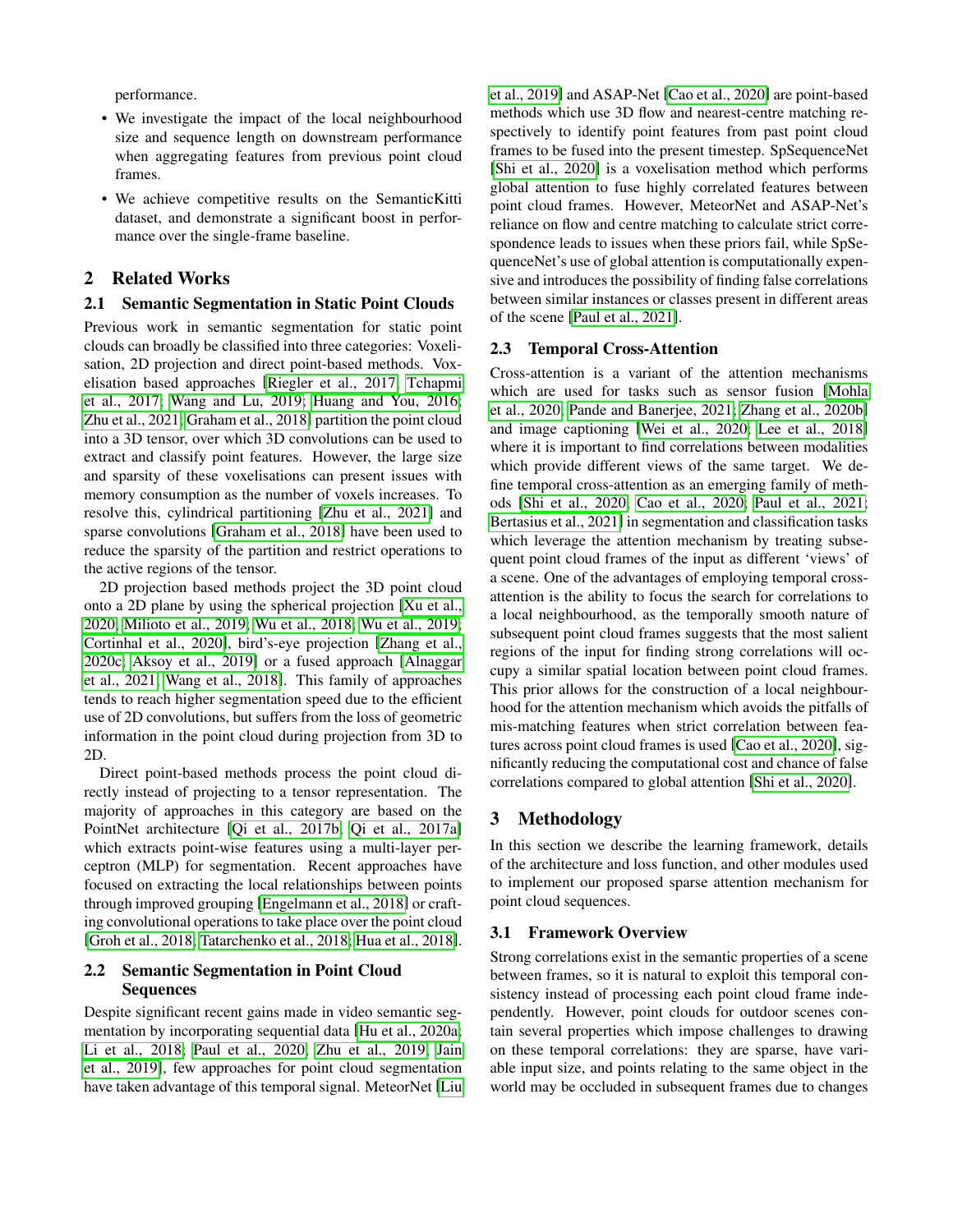

<span id="page-2-2"></span>Figure 1: Our overall network architecture. The input point clouds are projected into the cylindrical partitions as the input to a 3D U-Net style architecture. At each skip layer, the intermediate features are fed into the STELA module which provides the input to the decoder.

in the sensor's viewpoint. In order to address these issues we propose a novel Sparse Temporal Local Attention module (STELA), as depicted in Figure [2.](#page-3-0) Section [3.2](#page-2-0) outlines the projection of the point cloud sequence into sparse cylindrical partitions. Section [3.3](#page-2-1) outlines the distinction between performing local and global attention for feature correlation, and Section [3.4](#page-3-2) describes how we find the sparse local neighbourhood between point cloud frames. Finally Sections [3.5](#page-4-0) and [3.6](#page-4-1) detail how we use attention to find correlations over these local neighbourhoods and produce an aggregated embedding of features from previous point cloud frames, and fuse these features with the present to provide an input for the decoder.

### <span id="page-2-0"></span>3.2 Partitioning the Point Cloud

### Cylindrical Representation

Outdoor point clouds vary significantly in density based on distance to the LiDAR sensor. In order to achieve a lower proportion of empty voxels in the partitioned point cloud, we employ a cylindrical projection which transforms our input points from co-ordinate system  $(x, y, z)$  to  $(p, \theta, z)$  where  $p, \theta$  represent the range (distance to the origin along the x-y plane) and azimuth (angle from x-axis to y-axis) of a point respectively. This style of partition is suited to outdoor scenes, since the increasing grid size compensates for the growth in sparsity as the range from the sensor increases. This leads to a more balanced distribution of points in the input partition and a more even proportion of non-empty voxels [\[Zhu](#page-7-9) [et al., 2021\]](#page-7-9). We then use a combination of the original  $x, y, z$  co-ordinates, the newly found  $p, \theta$  co-ordinates and the LiDAR intensity as the input for a four-layer MLP to generate the features from each point, and assign them to the partition based on their cylindrical co-ordinates. After these steps, we unroll the cylinder to get the 3D feature embedding  $F \in \mathbb{R}^{D \times H \times W \times L}$ , where D denotes the feature dimension and  $H, W, L$  the range, azimuth and height respectively.

#### Sparse Feature Maps as Pseudo-Point Clouds

Inspired by sparse convolutional methods, given an input sparse 3D feature map  $F \in \mathbb{R}^{D \times H \times W \times L}$  we decompose the useful information in the embedding into two tensors  $V \in \mathbb{R}^{N \times D}$  and  $I \in \mathbb{R}^{N \times 3}$ . Here V and I represent the features and grid indexes of the  $N$  non-empty voxels in the embedding as illustrated in Figure [3.](#page-3-1) We use these features and grid indexes to calculate our keys and local neighbourhood for the STELA module as described below, and convert them back to sparse 3D partitions between modules for 3D convolution.

### <span id="page-2-1"></span>3.3 Local vs. Global Attention

When aggregating past features, a global matching can be problematic for several reasons. Large 3D feature maps can lead to unreasonable memory consumption and degradation of inference time, scaling rapidly as the size of the partition increases. In addition, matching features at distant locations has the potential to introduce false correlations between similar instances or classes in a scene [\[Paul et al., 2021\]](#page-7-5). For these reasons we spatially align the point clouds from previous frames with the present using the local sensor odometry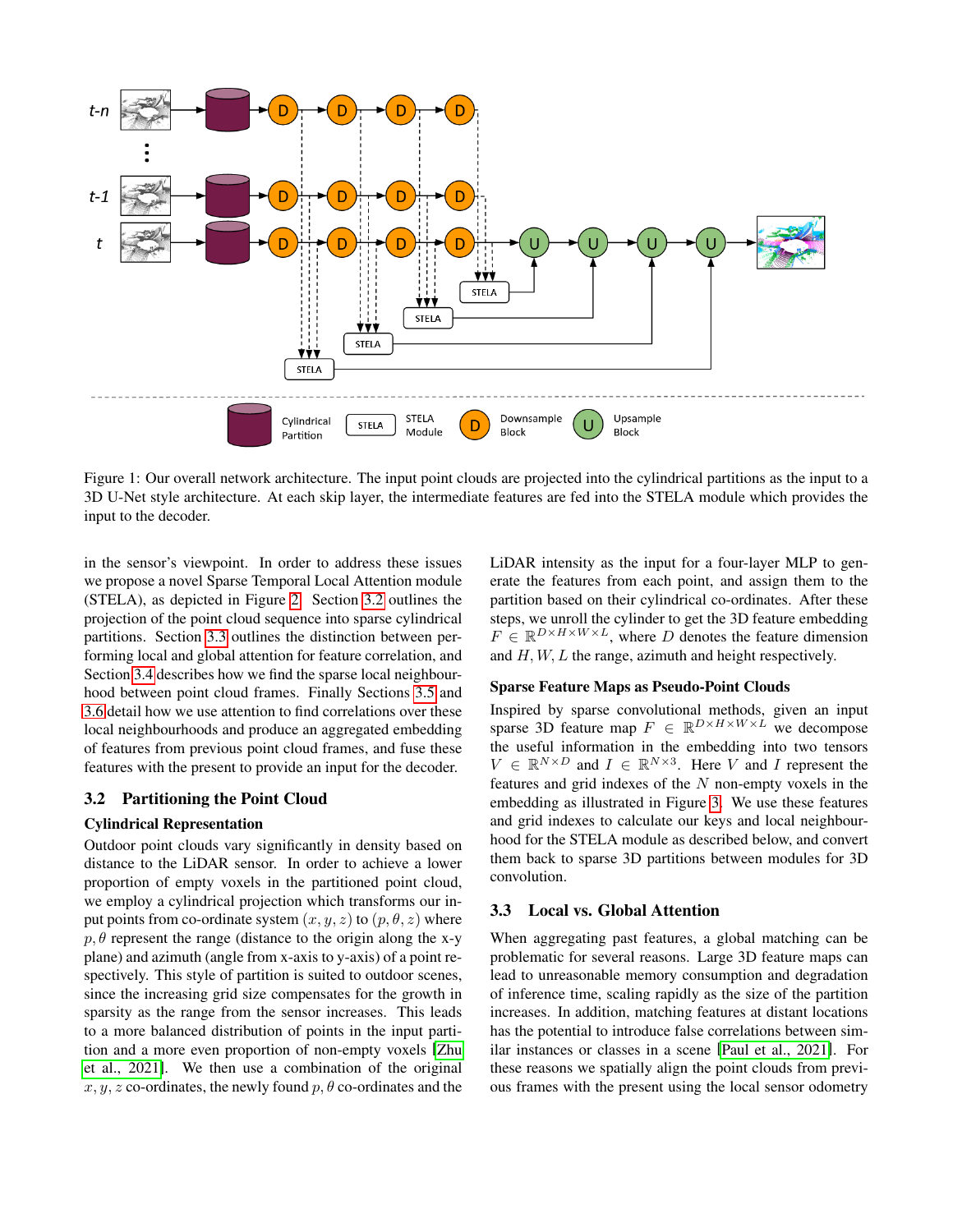

<span id="page-3-0"></span>Figure 2: The STELA module. We convert the cylindrically partitioned features into a pseudo point-cloud composed of the features from its non-empty voxels, and find the correlations with features in a local neighbourhood in previous point cloud frames. Features with high correlation are gathered from the memory and fused with features from the present point cloud frame.



<span id="page-3-1"></span>Figure 3: Decomposition of the cylindrical partition into a pseudo-point cloud. Given  $N$  non-empty voxels in the partition we can craft a  $N \times D$  feature tensor where D is the size of the feature dimension, and an  $N \times 3$  index tensor containing the co-ordinates of these features in the partition.

and constrain our attention mechanism for each voxel to a spatially local neighbourhood.

### <span id="page-3-2"></span>3.4 Sparse Local Neighbourhood

Unlike methods applying local attention in the video domain [\[Paul et al., 2021\]](#page-7-5), given the sparse nature of the 3D partitions used to represent outdoor point cloud scenes, simply using the spatially adjacent voxels for our local neighbourhood would result in redundant calculations over a large number of empty voxels during training and inference. In this section, we introduce a novel method of finding the local neighbourhood given a sparse input in order to avoid these redundant correlations.

Let  $f_t = \{V_t, I_t\}$  and  $f_{t-n} = \{V_{t-n}, I_{t-n}\}$  represent the decomposed features for the point cloud embeddings at times t and  $t - n$ . To find our local neighbourhood  $L_{t-n}(i)$  for a given non-empty voxel  $i \in \{1, ..., N\}$  in  $f_t$ , we find the k spatially closest non-empty voxels in  $f_{t-n}$  using K-Nearest Neighbours,

$$
L_{t-n} (i) = \text{KNN} (I_t (i), I_{t-n}, k), \qquad (1)
$$

with  $L_{t-n}(i)$  representing the set of non-empty voxels in the local neighbourhood for past point cloud frame  $t - n$ , corresponding to a non-empty voxel in the current frame t. Similarly to  $f_{t-n}$ , each voxel in  $L_{t-n}$  has an associated feature and grid index such that  $L_{t-n} = \{V_{t-n}^L, I_{t-n}^L\}$ , where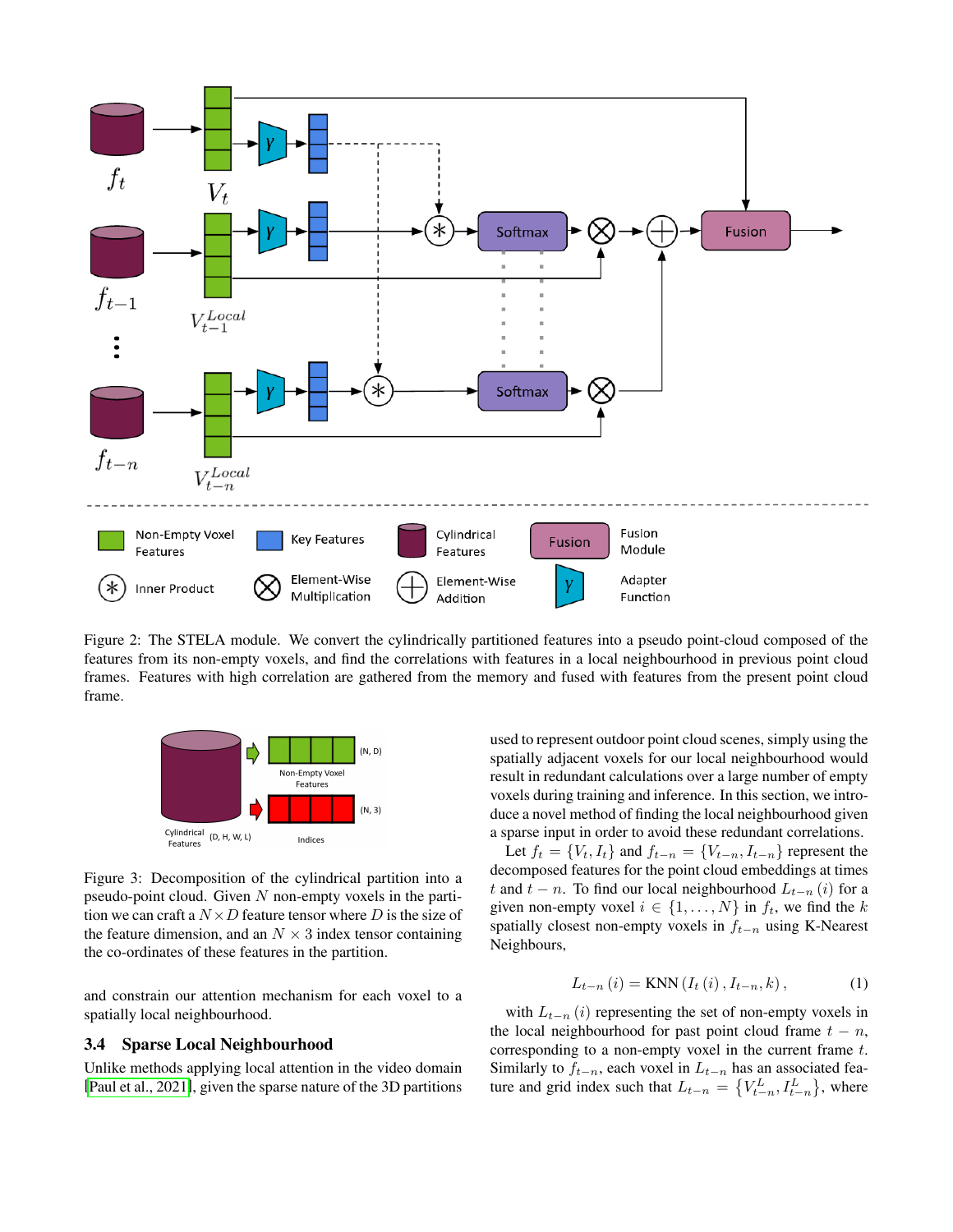$$
V_{t-n}^{L} \in \mathbb{R}^{k \times D} \text{ and } I_{t-n}^{L} \in \mathbb{R}^{k \times 3}.
$$

### <span id="page-4-0"></span>3.5 Keys Matching and Memory Reading

In order to find the correlations between past and present point cloud frames, we first pass our voxel features through an adapter function  $\gamma(\cdot)$  in order to create a lower dimensional key embedding with feature dimensionality  $D_K$ . For this adapter function we have chosen a two-layer MLP. Correlations can then be found by calculating the scaled dot product,

$$
C_{t-n}(i) = \frac{\gamma\left(V_t(i)\right) \cdot \gamma\left(V_{t-n}^{Local}(i)\right)^{\mathsf{T}}}{\sqrt{D_K}},\tag{2}
$$

where  $C_{t-n}$   $(i) \in \mathbb{R}^{N \times k}$  represents the correlation scores between the non-empty voxels in the point cloud frame at time t and its local neighbourhood in the frame at time  $t - n$ . We can then convert this to a mask  $P_{t-n}$  for the past features by taking the SoftMax over the correlations for all point cloud frames,

$$
P_{t-n}(i,j) = \frac{\exp(C_{t-n}(i,j))}{\sum_{j,n} \exp(C_{t-n}(i,j))},
$$
 (3)

where  $j \in \{1, \ldots, k\}$  represents the range over the local neighbourhood. We can now aggregate past features to create our memory tensor  $V_M$  as follows,

$$
\widetilde{V}_M(i) = \sum_{j} \sum_{n} P_{t-n}(i,j) V_{t-n}^{Local}(i,j).
$$
 (4)

This memory tensor represents a weighted sum of all past features over the  $n$  past point cloud frames and local neighbourhood  $k$ . By gathering these features we are able to provide key temporal context to the decoder, improving our downstream performance.

### <span id="page-4-1"></span>3.6 Memory Fusion

When fusing the gathered past and present features, ideally the network should be able to identify when to trust the past features and when circumstances such as objects entering the scene, occlusions, or irregular motions may impact the trustworthiness of the gathered features. To do this we adapt the fusion module introduced by [\[Paul et al., 2021\]](#page-7-5) to the point cloud domain, concatenating the inputs to create a sigmoidgating function to weigh the relative inputs of the past and present features. Formally, this function can be expressed as

$$
\widetilde{V}_t = \sigma \left( G_t \left( V_t, \widetilde{V}_M \right) \right) V_t + \sigma \left( G_M \left( V_t, \widetilde{V}_M \right) \right) \widetilde{V}_M,
$$
\n(5)

where  $\sigma$  represents the sigmoid activation function and  $G_t$ ,  $G_M$  are the learned linear layers for masking the inputs of the present and memory features respectively.

# 4 Experimental Results

In this section first we introduce the datasets used in our experiments and the details surrounding our choice of network architecture and hyper-parameters. Next, we report results on ablation studies surrounding the impact of using frame alignment, the size of our local neighbourhood and the number of past frames used. Finally, we compare our network trained on the full SemanticKitti dataset to state-of-the-art results.

### 4.1 Dataset and Metric

#### SemanticKitti

SemanticKitti [\[Behley et al., 2019\]](#page-6-0) is a large-scale driving dataset for point cloud segmentation, containing labels for both semantic and panoptic segmentation. The dataset consists of 22 sequences, splitting sequences 00 to 10 as training set (where sequence 08 is used as the validation set), and sequences 11 to 21 as test set leading to a total of 43,351 frames overall. After merging moving and non-moving labels there are 19 foreground classes used for training and testing, with a small number of ignore labels.

### Tiny SemanticKitti

Tiny SemanticKitti is a subset of the SemanticKitti dataset we introduce in this paper, with a train set consisting of sequence 0 of the SemanticKitti dataset and a validation set consisting of every 10th frame in sequence 8. We use Tiny SemanticKitti to perform our ablation studies, but report the final results in Table [1](#page-5-0) by training on the full SemanticKitti train set and testing with the full SemanticKitti test set.

### Evaluation Metric

To evaluate our proposed method we use the mean intersection over union metric (mIoU). This metric can be formulated as

$$
mIoU = \sum_{c} \frac{TP_c}{TP_c + FP_c + FN_c}.
$$
 (6)

Where  $TP_c$ ,  $FP_c$ ,  $FN_c$  represent the true positives, false positives and false negative predictions for class c.

#### 4.2 Implementation Details

To show the importance of temporal information, we used a basic encoder-decoder architecture along with our STELA module as seen in Figure [1.](#page-2-2) The output from each downsample block is updated using a STELA module before being passed to its corresponding upsample block through a skip connection. This architecture is adapted from [\[Zhu et al.,](#page-7-9) [2021\]](#page-7-9), using cylindrical voxel co-ordinates and asymmetrical convolution in the downsample and upsample blocks. However, we do not adopt the additional point-based feature branch used in their approach. We use an input voxel size of  $240 \times 180 \times 16$  for the ablation studies and  $480 \times 360 \times 32$ for our results compared to the state-of-the-art. We train with a batch size of 4 on 4 Tesla-P100 GPUs.

Our training takes place in three stages. Firstly, we train a model without the STELA module to perform single-frame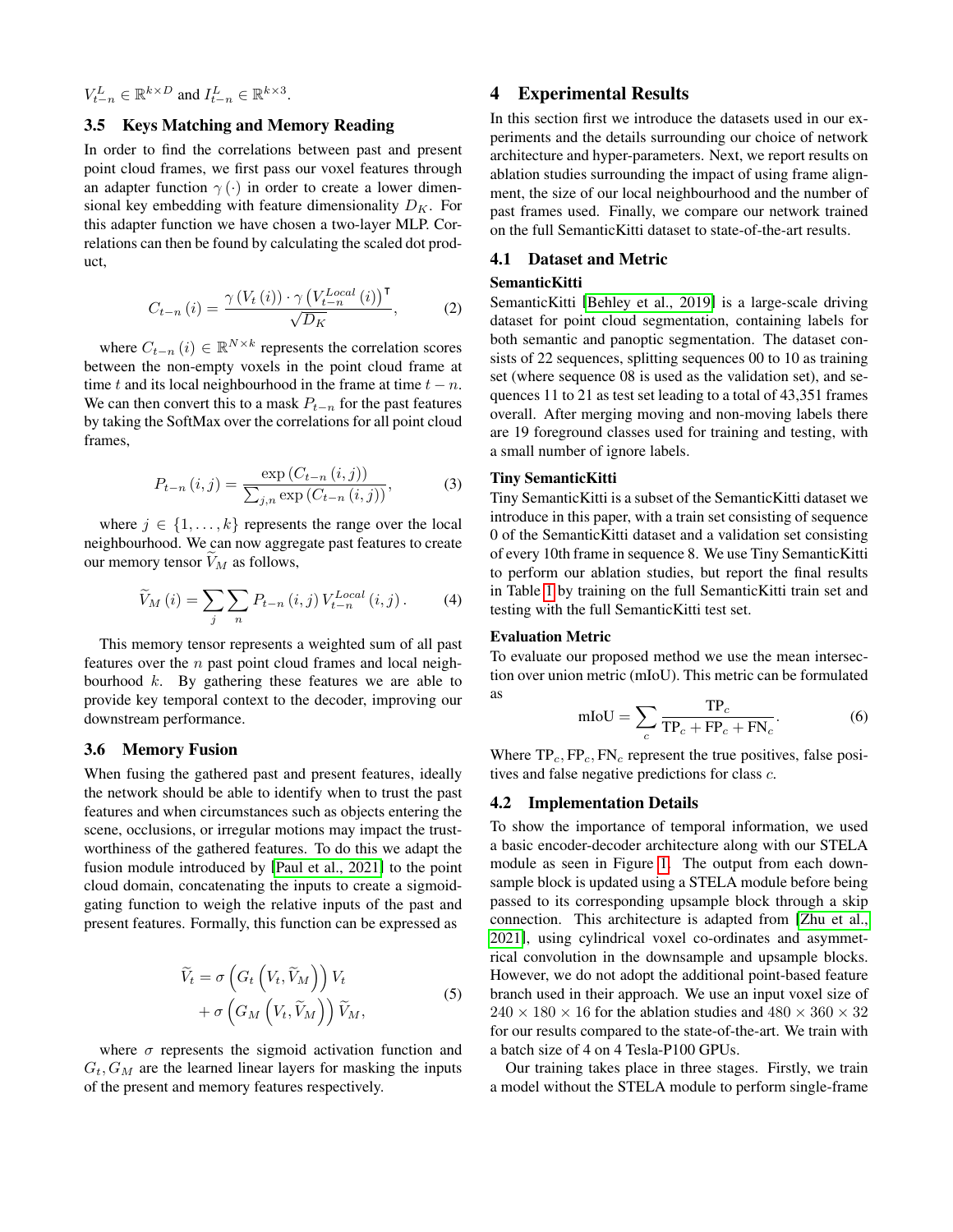| <b>Methods</b>                     | mIoU | ੜ      | ౨<br>٠D<br>⋋<br>- ج      | ්e<br>∽<br>motorc        | ≚<br>ਨ | ehicle<br>other- | son<br>æ. | $\sim$<br>≔<br>ರ<br>∽<br>Ьc | P.<br>.<br>$\bullet$<br>motorc | road | <b>b</b><br>₫<br>$\overline{\phantom{0}}$ | ੜੋ<br>ಕಿ<br>÷. | 검<br>other | 50<br>1ding<br>≔<br>ੜ | ω<br>ă | getation<br>٥ | trunk  | rrain<br>Q | pole | ക<br>a            |
|------------------------------------|------|--------|--------------------------|--------------------------|--------|------------------|-----------|-----------------------------|--------------------------------|------|-------------------------------------------|----------------|------------|-----------------------|--------|---------------|--------|------------|------|-------------------|
| Darknet53 [Behley et al., 2019]    | 49.9 | 86.4   | 24.5                     | 32.7                     | 25.5   | 22.6             | 36.2      | 33.6                        | 4.7                            | 91.8 | 64.8                                      | 74.6           | 27.9       | 84.1                  | 55.0   | 78.3          | 50.1   | 64.0       | 38.9 | 52.2              |
| RangeNet++ [Milioto et al., 2019]  | 52.2 | 91.4   | 25.7                     | 34.4                     | 25.7   | 23.0             | 38.3      | 38.8                        | 4.8                            | 91.8 | 65.0                                      | 75.2           | 27.8       | 87.4                  | 58.6   | 80.5          | 55.1   | 64.6       | 47.9 | 55.9              |
| RandLA-Net [Hu et al., 2020b]      | 53.9 | 90.7   | 73.7                     | 60.3                     | 20.4   | 86.9             | 94.2      | 40.1                        | 26.0                           | 25.8 | 38.9                                      | 81.4           | 61.3       | 66.8                  | 49.2   | 48.2          | 7.2    | 56.3       | 49.2 | 47.7              |
| PolarNet [Zhang et al., 2020c]     | 54.3 | 93.8   | 40.3                     | 30.1                     | 22.9   | 28.5             | 43.2      | 40.2                        | 5.6                            | 90.8 | 61.7                                      | 74.4           | 21.7       | 90.0                  | 61.3   | 84.0          | 65.5   | 67.8       | 51.8 | $\overline{57.5}$ |
| SqueezeSegv3 [Xu et al., 2020]     | 55.9 | 92.5   | 38.7                     | 36.5                     | 29.6   | 33.0             | 45.6      | 46.2                        | 20.1                           | 91.7 | 63.4                                      | 74.8           | 26.4       | 89.0                  | 59.4   | 82.0          | 58.7   | 65.4       | 49.6 | 58.9              |
| KPConv [Thomas et al., 2019]       | 58.8 | 96.0   | 32.0                     | 42.5                     | 33.4   | 44.3             | 61.5      | 61.6                        | 11.8                           | 88.8 | 61.3                                      | 72.7           | 31.6       | 95.0                  | 64.2   | 84.8          | 69.2   | 69.1       | 56.4 | 47.4              |
| Salsanext [Cortinhal et al., 2020] | 59.5 | 91.9   | 48.3                     | 38.6                     | 38.9   | 31.9             | 60.2      | 59.0                        | 19.4                           | 91.7 | $\overline{63.7}$                         | 75.8           | 29.1       | 90.2                  | 64.2   | 81.8          | 63.6   | 66.5       | 54.3 | 62.1              |
| FusionNet [Zhang et al., 2020a]    | 61.3 | 95.3   | 47.5                     | 37.7                     | 41.8   | 34.5             | 59.5      | 56.8                        | 11.9                           | 91.8 | 68.8                                      | 77.1           | 30.8       | 92.5                  | 69.4   | 84.5          | 69.8   | 68.5       | 60.4 | 66.5              |
| SPVNAS [Tang et al., 2020]         | 66.4 | $\sim$ | $\overline{\phantom{a}}$ | $\overline{\phantom{a}}$ |        | -                |           |                             |                                |      |                                           |                |            |                       |        |               | $\sim$ |            | -    |                   |
| Asymm-Cylinder [Zhu et al., 2021]  | 67.8 | 97.1   | 67.6                     | 64.0                     | 59.0   | 58.6             | 73.9      | 67.9                        | 36.0                           | 91.4 | 65.1                                      | 75.5           | 32.3       | 91.0                  | 66.5   | 85.4          | 71.8   | 68.5       | 62.6 | 65.6              |
| Ours (STELA)                       | 64.3 | 96.9   | 62.2                     | 60.6                     | 49.4   | 53.5             | 71.9      | 68.8                        | 9.3                            | 90.9 | 65.3                                      | 74.6           | 13.3       | 90.3                  | 62.7   | 85.1          | 71.9   | 67.7       | 63.1 | 64.4              |

<span id="page-5-0"></span>Table 1: Results of our proposed method and state-of-the-art LiDAR Segmentation methods on SemanticKITTI test set.

segmentation. Next, we insert the STELA module into each skip layer of the network and freeze the encoder and decoder in order to initialize the weights of the module. Finally, we unfreeze the network and train end-to-end for 40 epochs or until the model reaches convergence. We use a fixed learning rate of  $1e^{-3}$  for the first two stages of training, and a learning rate of  $1e^{-5}$  decaying on plateau for the final step.

For our loss function, we follow existing methods [\[Cort](#page-6-9)[inhal et al., 2020;](#page-6-9) [Zhu et al., 2021\]](#page-7-9) and use a combination of the weighted cross-entropy and lovasz-softmax [\[Berman](#page-6-20) [et al., 2018\]](#page-6-20) losses to maximise the accuracy and IoU score of the network output respectively.

### 4.3 Ablation Studies

### Aligning Inputs

| Method          | Aligned | mIoU  |         |
|-----------------|---------|-------|---------|
| <b>Baseline</b> |         | 52.57 |         |
| <b>STELA</b>    | x       | 52.87 | $0.3\%$ |
| <b>STELA</b>    |         | 53.97 | $1.4\%$ |

<span id="page-5-1"></span>Table 2: Impact of aligning point clouds with current frame on segmentation performance on Tiny SemanticKitti. We use a local neighbourhood size and sequencehttps://www.overleaf.com/project/601ccddf620035b0019fbed0 length of  $k = 16$  and  $n = 2$  for this ablation.

Table [2](#page-5-1) shows the result of aligning the point clouds into the sensor reference frame at time  $t$ . Baseline refers to the performance of the network architecture without the STELA module, taking a single frame as an input. Aligning the point clouds results in a 1.1% boost in performance from the STELA module, though a small improvement is still observed when alignment does not take place.

#### Local Neighbourhood Size

Table [3](#page-5-2) shows the effect of the size of the local neighbourhood, measured by the number of  $k$  nearest non-empty neighbours. We can see that increasing the size of the local neighbourhood causes incremental improvements in the

| Local Neighbourhood Size | mIoU  |       |
|--------------------------|-------|-------|
| <b>Baseline</b>          | 52.57 |       |
|                          | 53.68 | 1.11% |
|                          | 53.8  | 1.23% |
| 16                       | 53.97 | 1.4%  |
| 32                       | 53.6  | 1.03% |
| 64                       | 53.64 | 1.04% |

<span id="page-5-2"></span>Table 3: Impact of local neighbourhood size on segmentation performance on Tiny SemanticKitti. We use a sequence length of  $n = 2$  for this ablation.

downstream performance up to  $k = 16$ , at which point performance diminishes as the size of the neighbourhood is increased. This result suggests a confirmation of our hypothesis that by focusing on the local neighbourhood when calculating attention, we capture the salient region of the point cloud for correlations while saving computational resources by disregarding the rest of the frame.

#### Sequence Length

| Past Frames     | mIoU  | $\Delta\%$ |
|-----------------|-------|------------|
| <b>Baseline</b> | 52.57 |            |
|                 | 52.89 | 0.32%      |
| $\mathfrak{D}$  | 53.97 | $1.4\%$    |
| $\mathbf 3$     | 53.75 | 1.18%      |
|                 | 53.39 | 0.82%      |

<span id="page-5-3"></span>Table 4: Impact of past frames used on segmentation performance on Tiny SemanticKitti. We use a local neighbourhood size of  $k = 16$  for this ablation.

Table [4](#page-5-3) shows the effect of changing the number of frames used in the sequence input to the STELA module. We achieve our strongest result using a sequence length containing two past point cloud frames (total sequence length three), after which performance begins to decline. This is likely since as the time between frames increases, the increasing differences between present and past diminishes the usefulness of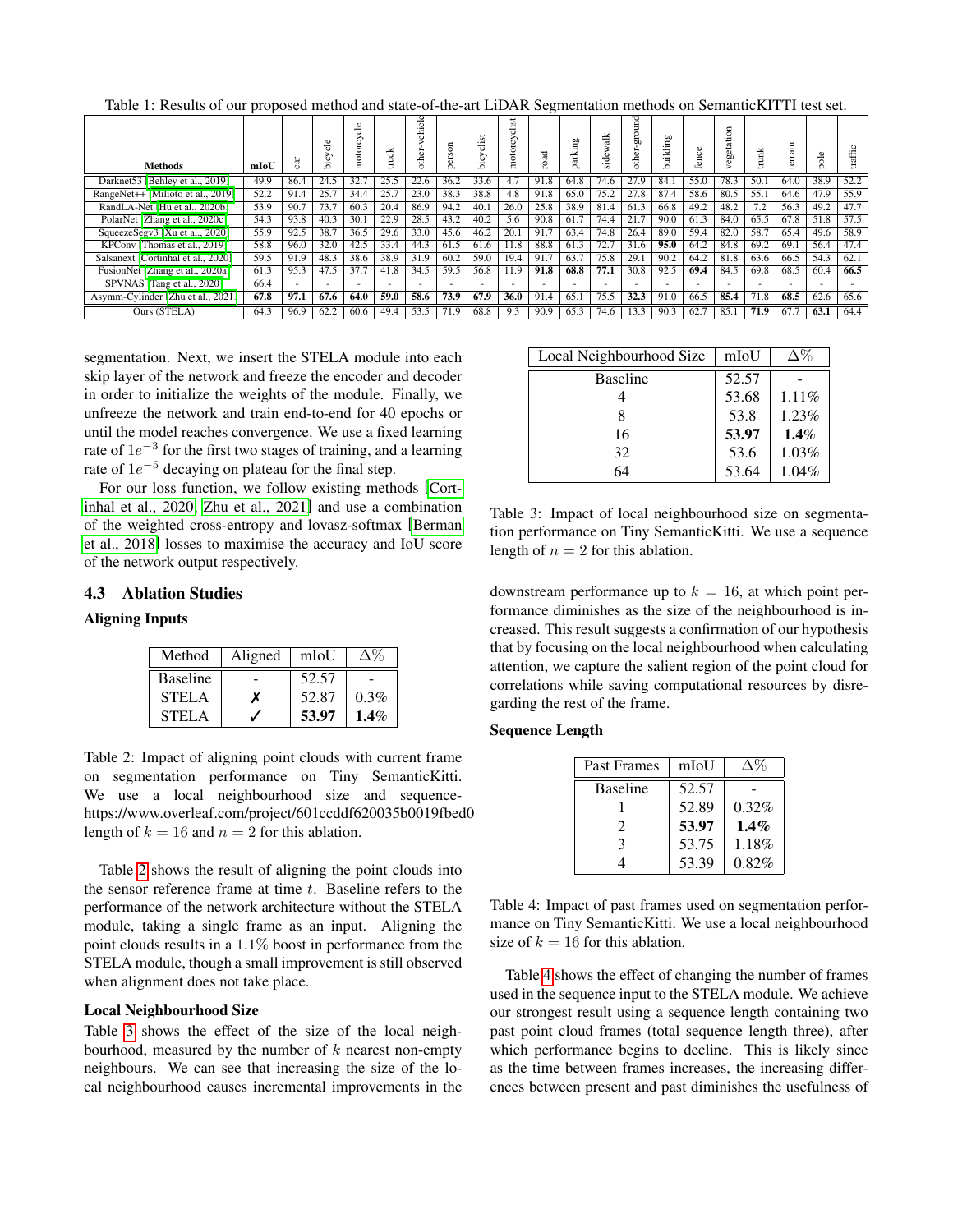the prior features. However, our result demonstrates that there is benefit in searching for correlations over more than a single past frame.

### 4.4 Comparison to State-of-the-Art

Table [1](#page-5-0) compares our result to the state-of-the-art on the test split of the SemanticKITTI dataset. We achieve competitive results with the state-of-art, outperforming to the best of our knowledge all but two other methods on the SemanticKitti test set. We believe this strong overall result combined with our demonstrated improvements on the Tiny SemanticKitti validation set confirm the benefits of our approach over the single-frame baseline.

# 5 Conclusion

In this paper we propose the novel attention module STELA to aggregate sequential information from temporally adjacent point clouds. By restricting our attention mechanism to the local spatiotemporal neighbourhood, we improve performance by focusing on the most relevant past features while also reducing the computational expense of finding correlations. For future work we wish to investigate improving our attention mechanism by incorporating stronger geometric priors such as a positional embedding into the keys, and integrating learned odometry into the pipeline in order to reduce reliance on external priors for frame alignment.

# References

- <span id="page-6-10"></span>[Aksoy et al., 2019] Aksoy, E. E., Baci, S., and Cavdar, S. (2019). Salsanet: Fast road and vehicle segmentation in lidar point clouds for autonomous driving. In *2020 IEEE Intelligent Vehicles Symposium (IV)*, pages 926–932. IEEE.
- <span id="page-6-11"></span>[Alnaggar et al., 2021] Alnaggar, Y. A., Afifi, M., Amer, K., and ElHelw, M. (2021). Multi projection fusion for real-time semantic segmentation of 3d lidar point clouds. In *Proceedings of the IEEE/CVF Winter Conference on Applications of Computer Vision*, pages 1800–1809.
- <span id="page-6-0"></span>[Behley et al., 2019] Behley, J., Garbade, M., Milioto, A., Quenzel, J., Behnke, S., Stachniss, C., and Gall, J. (2019). Semantickitti: A dataset for semantic scene understanding of lidar sequences. In *Proceedings of the IEEE/CVF International Conference on Computer Vision*, pages 9297–9307.
- <span id="page-6-20"></span>[Berman et al., 2018] Berman, M., Triki, A. R., and Blaschko, M. B. (2018). The lovász-softmax loss: A tractable surrogate for the optimization of the intersection-over-union measure in neural networks. In *Proceedings of the IEEE Conference on Computer Vision and Pattern Recognition*, pages 4413–4421.
- <span id="page-6-18"></span>[Bertasius et al., 2021] Bertasius, G., Wang, H., and Torresani, L. (2021). Is space-time attention all you need for video understanding? In *Proceedings of the International Conference on Machine Learning (ICML)*.
- <span id="page-6-1"></span>[Caesar et al., 2020] Caesar, H., Bankiti, V., Lang, A. H., Vora, S., Liong, V. E., Xu, Q., Krishnan, A., Pan, Y., Baldan, G., and Beijbom, O. (2020). nuscenes: A multimodal dataset for autonomous driving. In *Proceedings of the IEEE/CVF conference on computer vision and pattern recognition*, pages 11621–11631.
- <span id="page-6-5"></span>[Cao et al., 2020] Cao, H., Lu, Y., Lu, C., Pang, B., Liu, G., and Yuille, A. (2020). Asap-net: Attention and structure aware point cloud sequence segmentation. In *British Machine Vision Conference (BMVC)*.
- <span id="page-6-9"></span>[Cortinhal et al., 2020] Cortinhal, T., Tzelepi, G., and Aksoy, E. (2020). Salsanext: Fast, uncertainty-aware semantic segmentation of lidar point clouds for autonomous driving. In *ISVC 2020*.
- <span id="page-6-12"></span>[Engelmann et al., 2018] Engelmann, F., Kontogianni, T., Schult, J., and Leibe, B. (2018). Know what your neighbors do: 3d semantic segmentation of point clouds. In *European Conference on Computer Vision*, pages 395–409. Springer.
- <span id="page-6-7"></span>[Graham et al., 2018] Graham, B., Engelcke, M., and Van Der Maaten, L. (2018). 3d semantic segmentation with submanifold sparse convolutional networks. In *Proceedings of the IEEE conference on computer vision and pattern recognition*, pages 9224–9232.
- <span id="page-6-13"></span>[Groh et al., 2018] Groh, F., Wieschollek, P., and Lensch, H. (2018). Flex-convolution - million-scale point-cloud learning beyond grid-worlds. In *ACCV*.
- <span id="page-6-2"></span>[Hu et al., 2020a] Hu, P., Caba, F., Wang, O., Lin, Z., Sclaroff, S., and Perazzi, F. (2020a). Temporally distributed networks for fast video semantic segmentation. In *Proceedings of the IEEE/CVF Conference on Computer Vision and Pattern Recognition*, pages 8818–8827.
- <span id="page-6-19"></span>[Hu et al., 2020b] Hu, Q., Yang, B., Xie, L., Rosa, S., Guo, Y., Wang, Z., Trigoni, N., and Markham, A. (2020b). Randla-net: Efficient semantic segmentation of large-scale point clouds. In *Proceedings of the IEEE/CVF Conference on Computer Vision and Pattern Recognition*, pages 11108–11117.
- <span id="page-6-14"></span>[Hua et al., 2018] Hua, B.-S., Tran, M.-K., and Yeung, S.-K. (2018). Pointwise convolutional neural networks. In *Proceedings of the IEEE Conference on Computer Vision and Pattern Recognition*, pages 984–993.
- <span id="page-6-6"></span>[Huang and You, 2016] Huang, J. and You, S. (2016). Point cloud labeling using 3d convolutional neural network. In *2016 23rd International Conference on Pattern Recognition (ICPR)*, pages 2670–2675. IEEE.
- <span id="page-6-4"></span>[Jain et al., 2019] Jain, S., Wang, X., and Gonzalez, J. E. (2019). Accel: A corrective fusion network for efficient semantic segmentation on video. In *Proceedings of the IEEE/CVF Conference on Computer Vision and Pattern Recognition*, pages 8866–8875.
- <span id="page-6-17"></span>[Lee et al., 2018] Lee, K.-H., Chen, X., Hua, G., Hu, H., and He, X. (2018). Stacked cross attention for image-text matching. In *Proceedings of the European Conference on Computer Vision (ECCV)*, pages 201–216.
- <span id="page-6-3"></span>[Li et al., 2018] Li, Y., Shi, J., and Lin, D. (2018). Low-latency video semantic segmentation. In *Proceedings of the IEEE Conference on Computer Vision and Pattern Recognition*, pages 5997–6005.
- <span id="page-6-15"></span>[Liu et al., 2019] Liu, X., Yan, M., and Bohg, J. (2019). Meteornet: Deep learning on dynamic 3d point cloud sequences. In *Proceedings of the IEEE/CVF International Conference on Computer Vision*, pages 9246–9255.
- <span id="page-6-8"></span>[Milioto et al., 2019] Milioto, A., Vizzo, I., Behley, J., and Stachniss, C. (2019). Rangenet++: Fast and accurate lidar semantic segmentation. In *2019 IEEE/RSJ International Conference on Intelligent Robots and Systems (IROS)*, pages 4213–4220. IEEE.
- <span id="page-6-16"></span>[Mohla et al., 2020] Mohla, S., Pande, S., Banerjee, B., and Chaudhuri, S. (2020). Fusatnet: Dual attention based spectrospatial